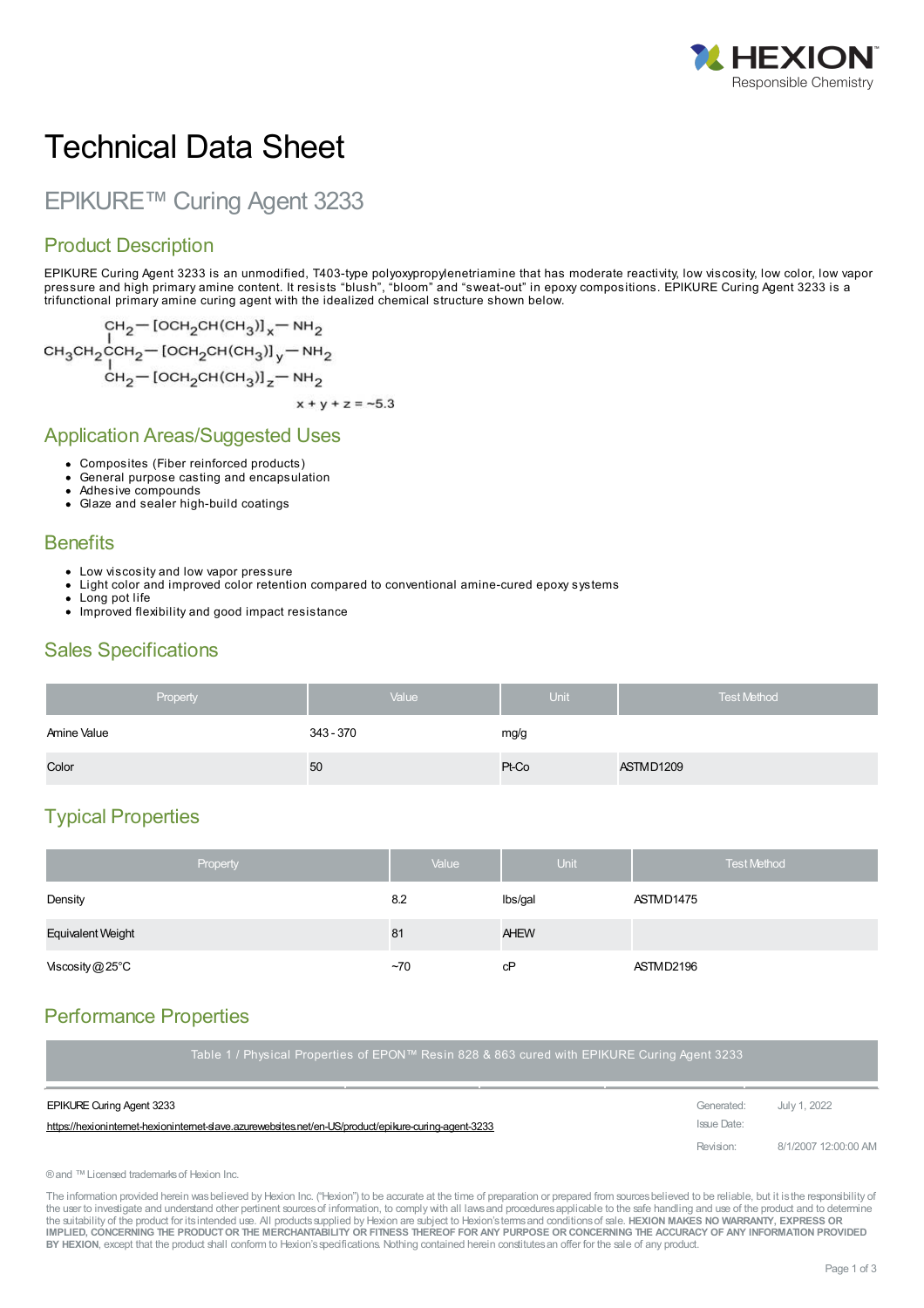|                           | Method | Units | ≜   | B   |
|---------------------------|--------|-------|-----|-----|
| EPON Resin 828            |        | pbw   | 100 |     |
| EPON Resin 863            |        | pbw   |     | 100 |
| EPIKURE Curing Agent 3233 |        | pbw   | 43  | 48  |

| Handling Properties @ 25°C |            |      |      |     |
|----------------------------|------------|------|------|-----|
| Viscosity, Initial         | ASTM D2196 | cP   | 1540 | 720 |
| Gel Time, 100 gram mass    | SHYODU     | hrs  | 8.7  | 9.5 |
| Gel Time @ 150 °C          | Hot Plate  | min. | 2.0  | 1.8 |
| Pot Life <sup>1</sup>      | ASTM D2196 | hrs  | 2.5  | 2.5 |

| <b>Cured State Properties</b>            |            |               |        |        |
|------------------------------------------|------------|---------------|--------|--------|
| <b>Heat Deflection Temperature</b>       | ASTM D648  | $^{\circ}$ C  | 79     | 66     |
| Tg by DSC - midpoint                     | ASTM D3418 | $^{\circ}$ C  | 90     | 82     |
| Tensile Strength                         | ASTM D638  | psi           | 8,310  | 8,870  |
| Tensile Elongation                       |            | $\frac{0}{0}$ | 5.6    | 4.1    |
| Tensile Modulus                          |            | ksi           | 400    | 452    |
| <b>Flexural Strength</b>                 | ASTM D790  | psi           | 14,730 | 16,060 |
| <b>Flexural Modulus</b>                  |            | ksi           | 441    | 502    |
| <b>Casting Density</b><br>$\overline{a}$ |            | g/cc          |        |        |

<sup>1</sup>Time to double initial viscosity

Graph 1 / Viscosity vs. Time at 25°C of EPON Resin 828 & 863 cured with EPIKURE Curing Agent 3233

| <b>EPIKURE Curing Agent 3233</b>                                                                      | Generated: July 1, 2022 |                      |
|-------------------------------------------------------------------------------------------------------|-------------------------|----------------------|
| https://hexioninternet-hexioninternet-slave.azurewebsites.net/en-US/product/epikure-curing-agent-3233 | Issue Date:             |                      |
|                                                                                                       | Revision:               | 8/1/2007 12:00:00 AM |

®and ™Licensed trademarksof Hexion Inc.

The information provided herein wasbelieved by Hexion Inc. ("Hexion") to be accurate at the time of preparation or prepared from sources believed to be reliable, but it is the responsibility of<br>the user to investigate and IMPLIED, CONCERNING THE PRODUCT OR THE MERCHANTABILITY OR FITNESS THEREOF FOR ANY PURPOSE OR CONCERNING THE ACCURACY OF ANY INFORMATION PROVIDED **BY HEXION**, except that the product shall conform to Hexion'sspecifications. Nothing contained herein constitutesan offer for the sale of any product.